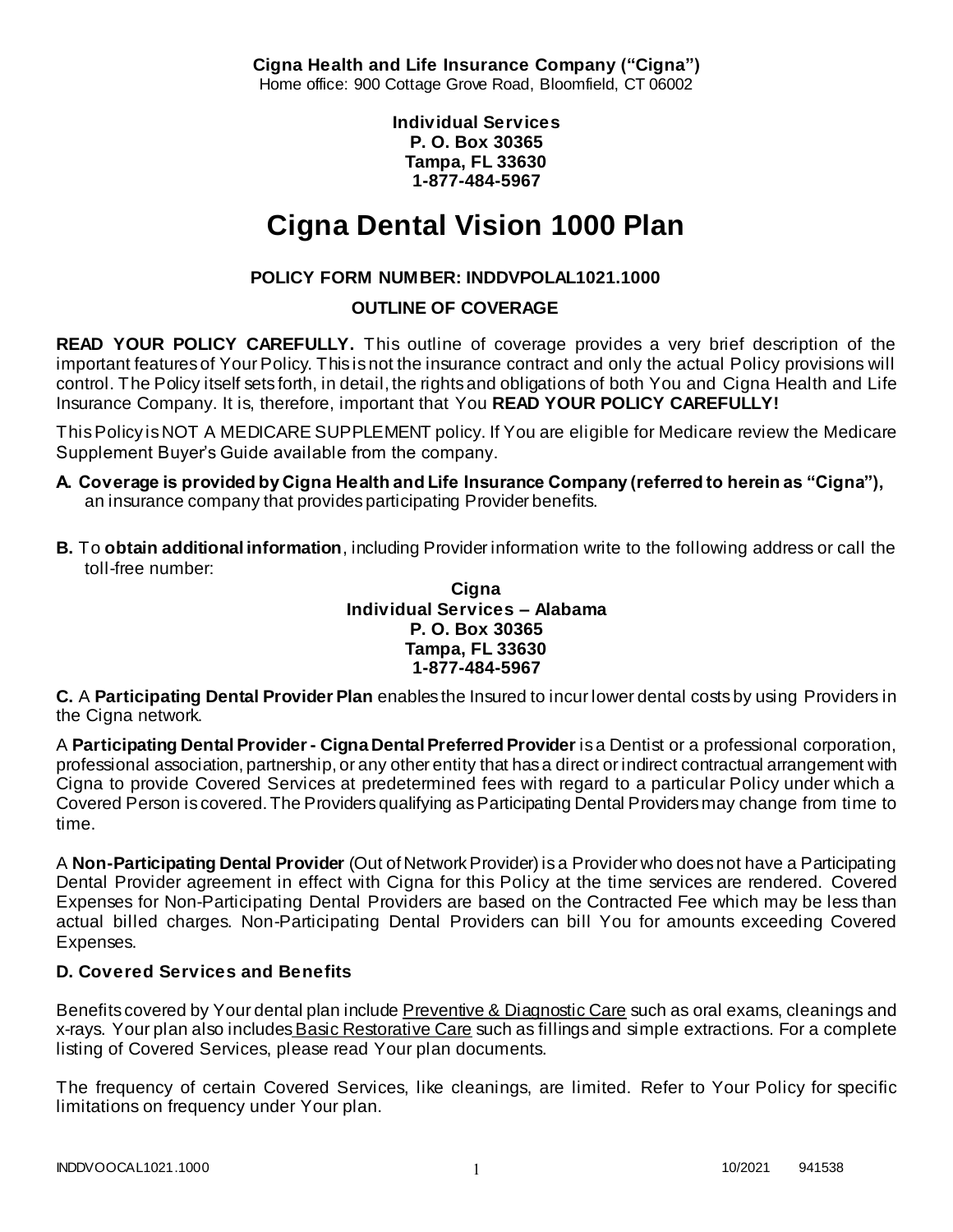#### **Benefit Schedule**

The benefits outlined in the table below show the payment percentages for Covered Expenses **AFTER** any applicable Deductibles have been satisfied unless otherwise stated.

# **CIGNA DENTAL AND VISION INSURANCE** *The Schedule*

#### **For You and Your Dependents**

#### **The Schedule – Dental Benefits**

If You select a Participating Dental Provider, Your cost will be less than if You select a Non-Participating Dental Provider.

#### **Emergency Services**

The Benefit Percentage payable for Emergency Services charges made by a Non-Participating Dental Provider is the same Benefit Percentage as for Participating Dental Provider Charges. Dental Emergency services are required immediately to either alleviate pain or to treat the sudden onset of an acute dental condition. These are usually minor procedures performed in response to serious symptoms, which temporarily relieve significant pain, but do not effect a definitive cure, and which, if not rendered, will likely result in a more serious dental or medical complication.

#### **Dental Deductibles**

Dental Deductibles are expenses to be paid by You or Your Dependent. Dental Deductibles are in addition to any Coinsurance. Once the Dental Deductible maximum in The Schedule has been reached You and Your family need not satisfy any further dental deductible for the rest of that year.

#### **Participating Dental Provider Payment**

Participating Dental Provider services are paid based on the Contracted Fee agreed upon by the provider and Cigna.

**Non-Participating Dental Provider Payment** Non-Participating Dental Provider services are paid based on the Contracted Fee.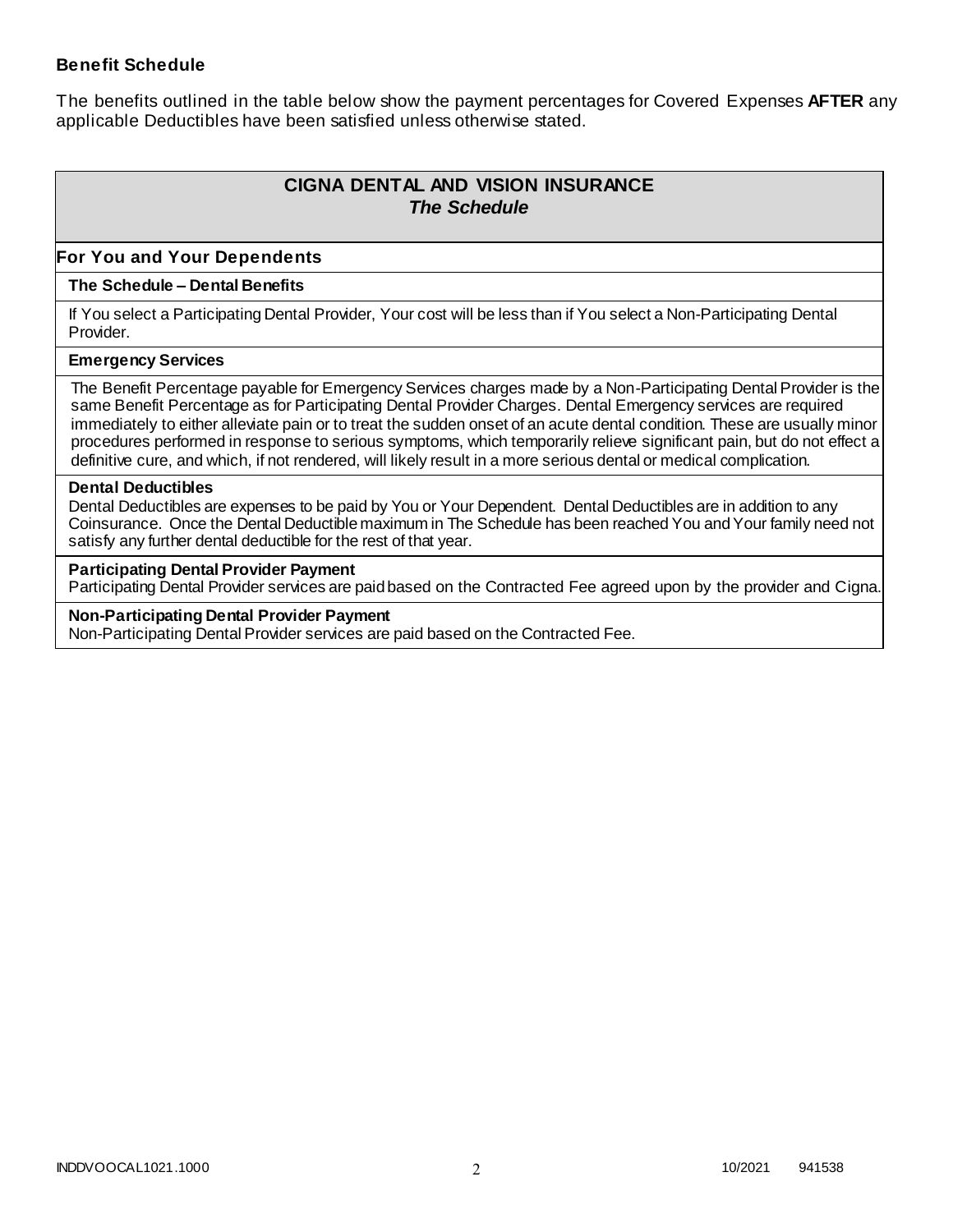| <b>DENTAL BENEFIT HIGHLIGHTS</b>                                                                                                                              |                                                  |
|---------------------------------------------------------------------------------------------------------------------------------------------------------------|--------------------------------------------------|
| Classes I, II<br><b>Calendar Year Maximum</b>                                                                                                                 | \$1,000 per person                               |
| <b>Calendar Year Dental Deductible</b><br>Individual                                                                                                          | \$50 per person                                  |
|                                                                                                                                                               | Not Applicable to Class I                        |
| <b>Family Maximum</b>                                                                                                                                         | \$150 per family                                 |
|                                                                                                                                                               | Not Applicable to Class I                        |
| <b>Class I</b>                                                                                                                                                | The Percentage of Covered Expenses the Plan Pays |
| Preventive Care<br>Oral Exams<br>Routine Cleanings<br>Routine X-rays<br><b>Fluoride Application</b><br><b>Sealants</b><br>Space Maintainers (non-orthodontic) | 100%                                             |
| <b>Class II</b>                                                                                                                                               | The Percentage of Covered Expenses the Plan Pays |
| <b>Basic Restorative</b><br>Fillings<br>Oral Surgery, Simple Extractions<br>Emergency Care to Relieve Pain<br>Non-Routine X-rays                              | 70% after dental deductible                      |

| The Schedule - Vision Benefits                                                                  |                                                                                         |
|-------------------------------------------------------------------------------------------------|-----------------------------------------------------------------------------------------|
| <b>VISION BENEFIT HIGHLIGHTS,</b>                                                               |                                                                                         |
| Eye Examinations, including refraction                                                          | The plan pays 30% of expenses, not to exceed a \$50 calendar<br>year maximum per person |
| Materials (corrective eyeglasses or contact<br>lenses, including fittings and follow-up visits) | \$100 calendar year maximum per person                                                  |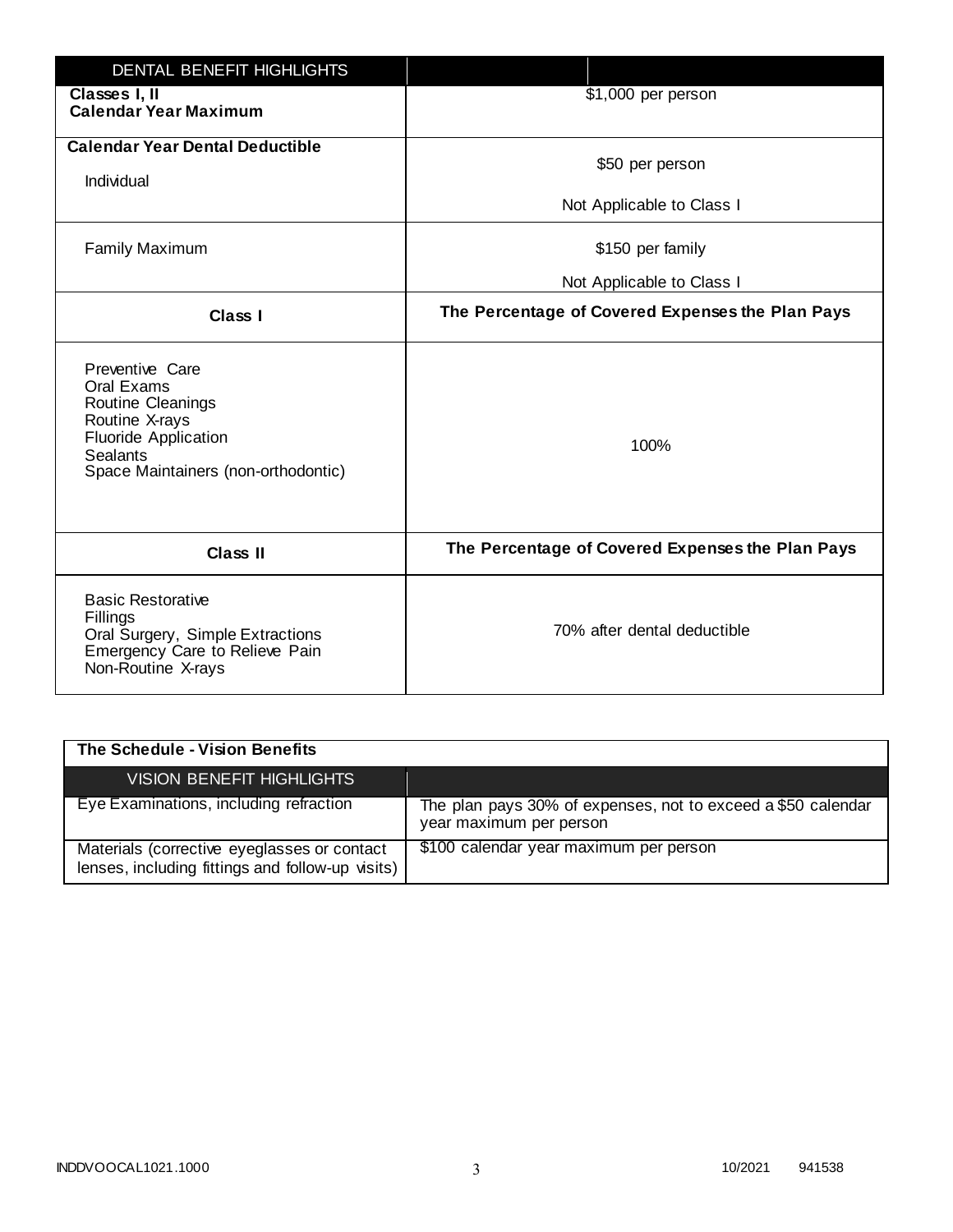# **Waiting Periods**

There is no waiting period for Class I or II dental benefits or for vision benefits.

## **Missing Teeth Limitation**

There is no payment for replacement of teeth that are missing when a person first becomes insured.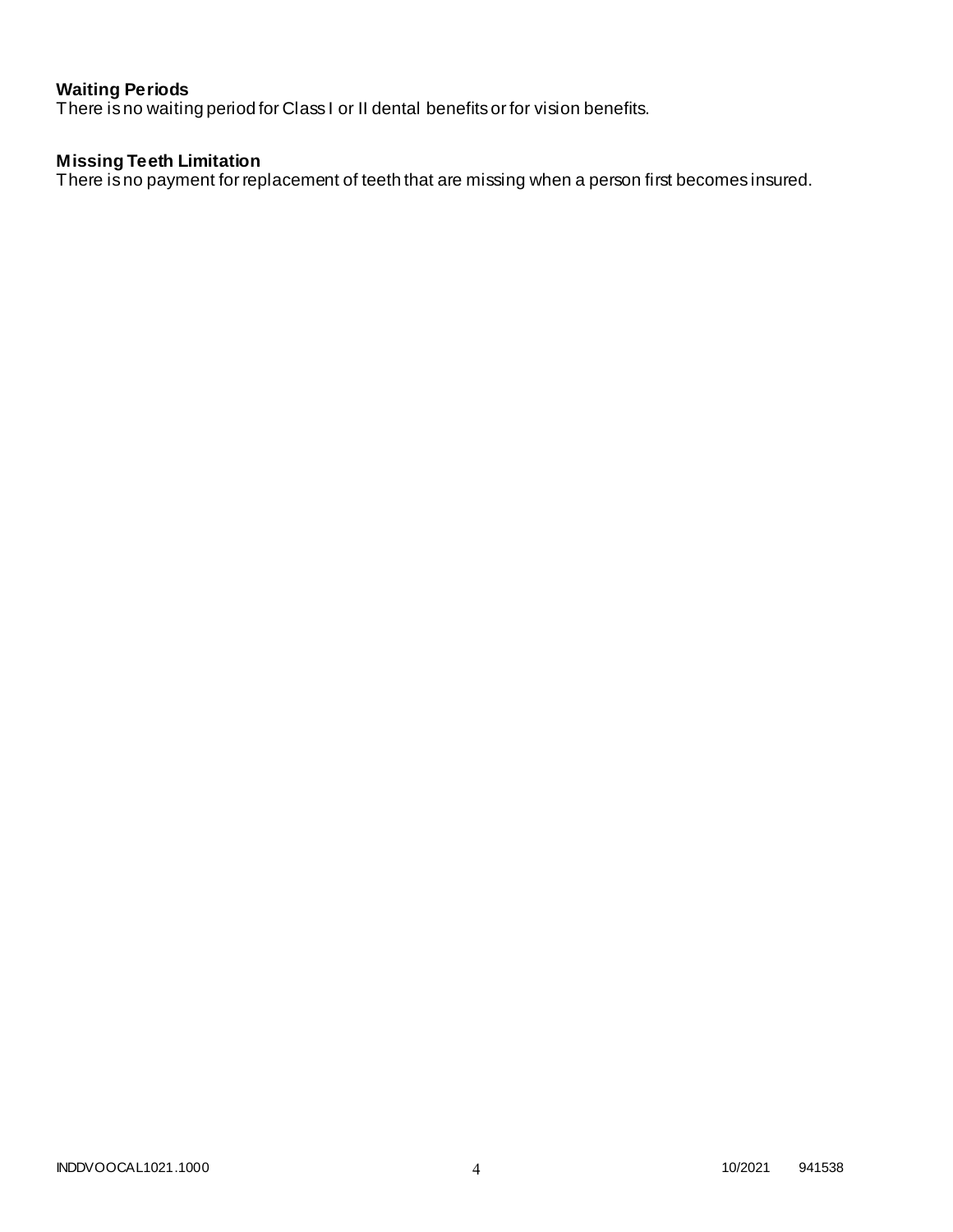# **E. Insured's Financial Responsibility**

The Insured is responsible for paying the monthly or quarterly premium on a timely basis. The Insured is also responsible to pay Providers for charges that are applied to the Deductibles, Coinsurance, and any amounts charged by Non-Participating Dental Providers in excess of the Contracted Fee. In addition, any charges for Medically Necessary and/or Dentally Necessary items that are excluded under the Policy are the responsibility of the Insured.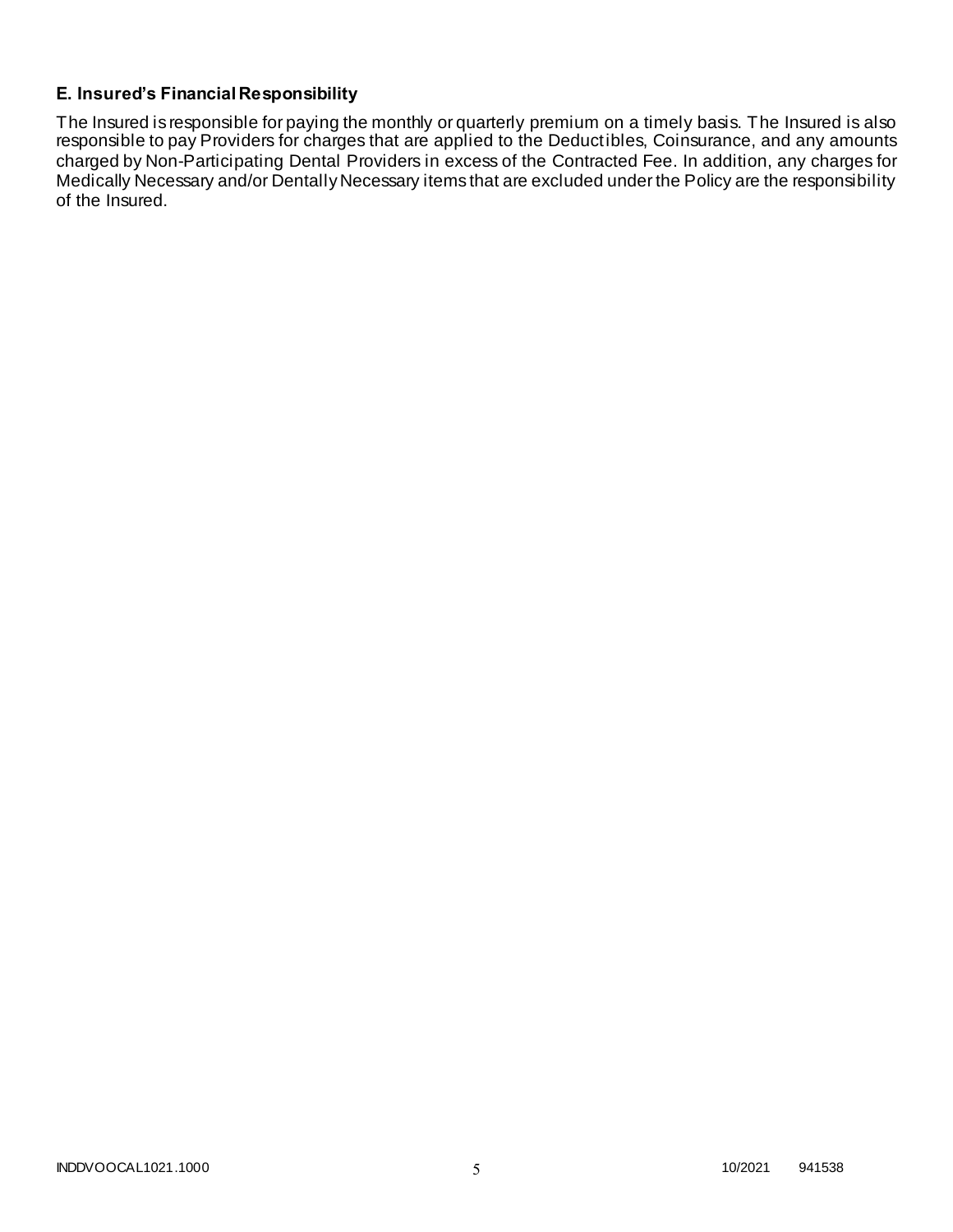# **F. Exclusions And Limitations: What Is Not Covered By This Policy**

# **Expenses Not Covered**

Covered Expenses will not include, and no payment will be made for:

- procedures which are not included in the list of Covered Dental Services or Covered Vision Services;
- cone beam imaging;
- instruction for plaque control, oral hygiene and diet;
- core build-ups;
- veneers;
- precious or semi-precious metals for crowns, bridges and abutments;
- restoration of teeth which have been damaged by erosion, attrition or abrasion;
- bite registrations; precision or semi-precision attachments; or splinting;
- implants or implant related services;
- orthodontic treatment, except for the treatment of cleft lip and cleft palate;
- general anesthesia or intravenous sedation, when used for the purposes of anxiety control or patient management is not covered; may be considered only when medically or dentally necessary and when in conjunction with covered complex oral surgery;
- athletic mouth guards;
- services performed solely for cosmetic reasons;
- personalization or decoration of any dental device or dental work;
- replacement of an appliance per benefit guidelines;
- services that are deemed to be medical in nature;
- services and supplies received from a hospital;
- prescription drugs;
- plano lenses;
- VDT (video display terminal)/computer eyeglass benefit
- medical or surgical treatment of the eyes;
- any type of corrective vision surgery, including LASIK surgery, radial ketatonomy (RK), automated lamellar keratoplasty (ALK), or conductive keratoplasty (CK);
- Orthoptic or vision training and any associated supplemental testing
- any eye examination, or any corrective eyewear, required by an employer as a condition of employment;
- safety eyewear;
- sub-normal vision aids or non-prescription lenses; or
- Magnification or low vision aids not shown as covered in the Schedule of Vision Coverage.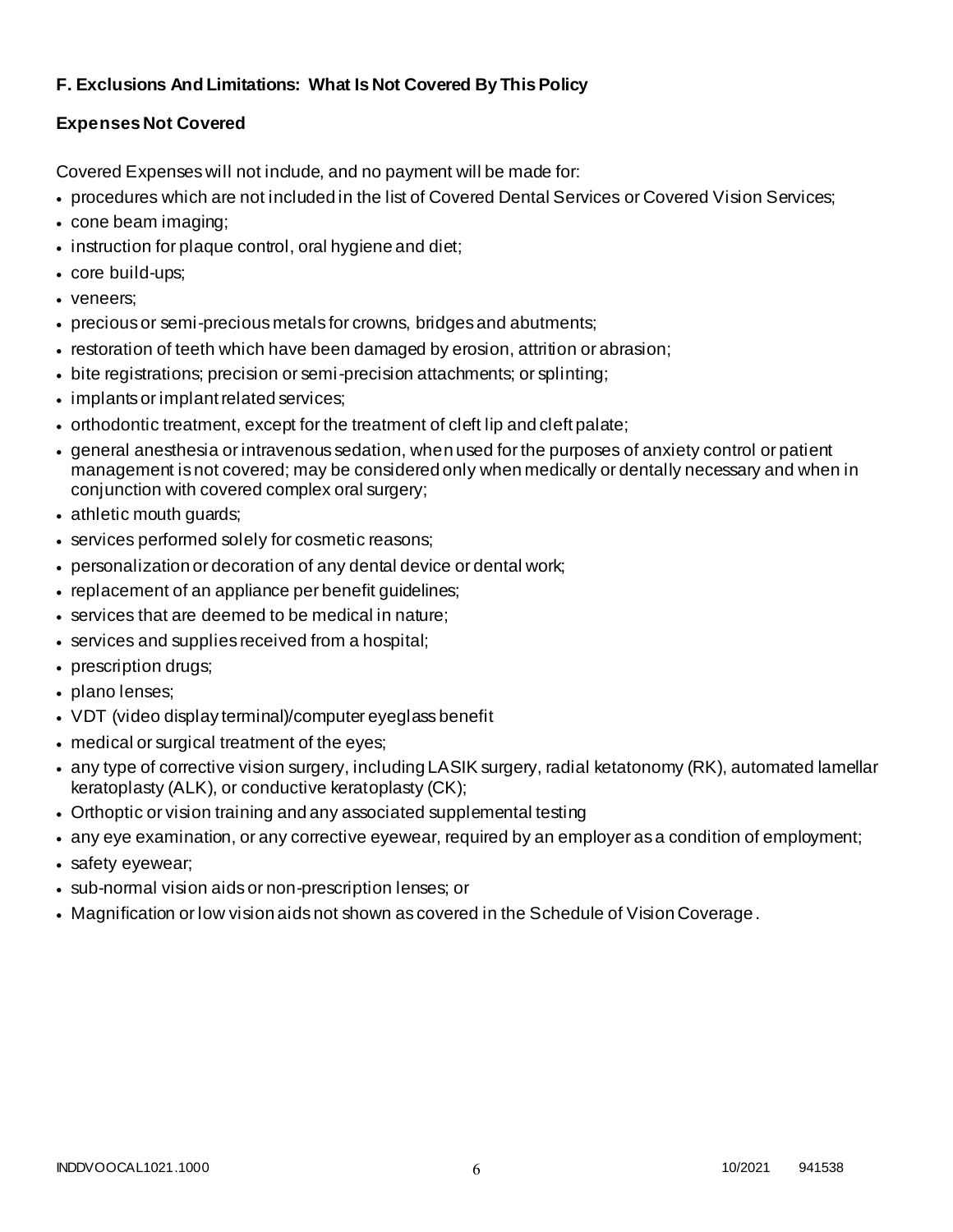## **General Limitations**

No payment will be made for expenses incurred for You or any one of Your Dependents:

- For services not specifically listed as Covered Services in this Policy;
- For services or supplies that are not Medically Necessary;
- For services received before the Effective Date of coverage;
- For services received after coverage under this Policy ends;
- For services for which You have no legal obligation to pay or for which no charge would be made if You did not have insurance coverage;
- For Professional services or supplies received or purchased directly or on Your behalf by anyone, including a Provider, from any of the following:
	- **•** Yourself or Your employer;
	- a person who lives in the Covered Person's home, or that person's employer;
	- a person who is related to the Covered Person by blood, marriage or adoption, or that person's employer.
- for or in connection with an Injury arising out of, or in the course of, any employment for wage or profit;
- for or in connection with a Sickness which is covered under any workers' compensation or similar law;
- for charges made by a Hospital owned or operated by or which provides care or performs services for, th e United States Government, if such charges are directly related to a condition which occurred while serving in the military or an associated auxiliary unit;
- services or supplies received due to an act of war, declared or undeclared while serving in the mi litary or an associated auxiliary unit;
- to the extent that payment is unlawful where the person resides when the expenses are incurred;
- for charges which the person is not legally required to pay;
- for charges which would not have been made if the person had no insurance;
- to the extent that billed charges exceed the rate of reimbursement as described in the Schedule;
- for charges for unnecessary care, treatment or surgery;
- to the extent that You or any of Your Dependents is in any way paid or entitled to paym ent for those expenses by or through a public program, other than Medicaid;
- for or in connection with experimental procedures or treatment methods not approved by the American Dental Association or the appropriate dental specialty society;
- Procedures that are a covered expense under any other plan which provides dental or vision benefits;
- To the extent that benefits are paid or payable for those expenses under the mandatory part of any auto insurance policy written to comply with a "no-fault" insurance law or an uninsured motorist insurance law. Cigna will take into account any adjustment option chosen under such part by You or any one of Your Dependents.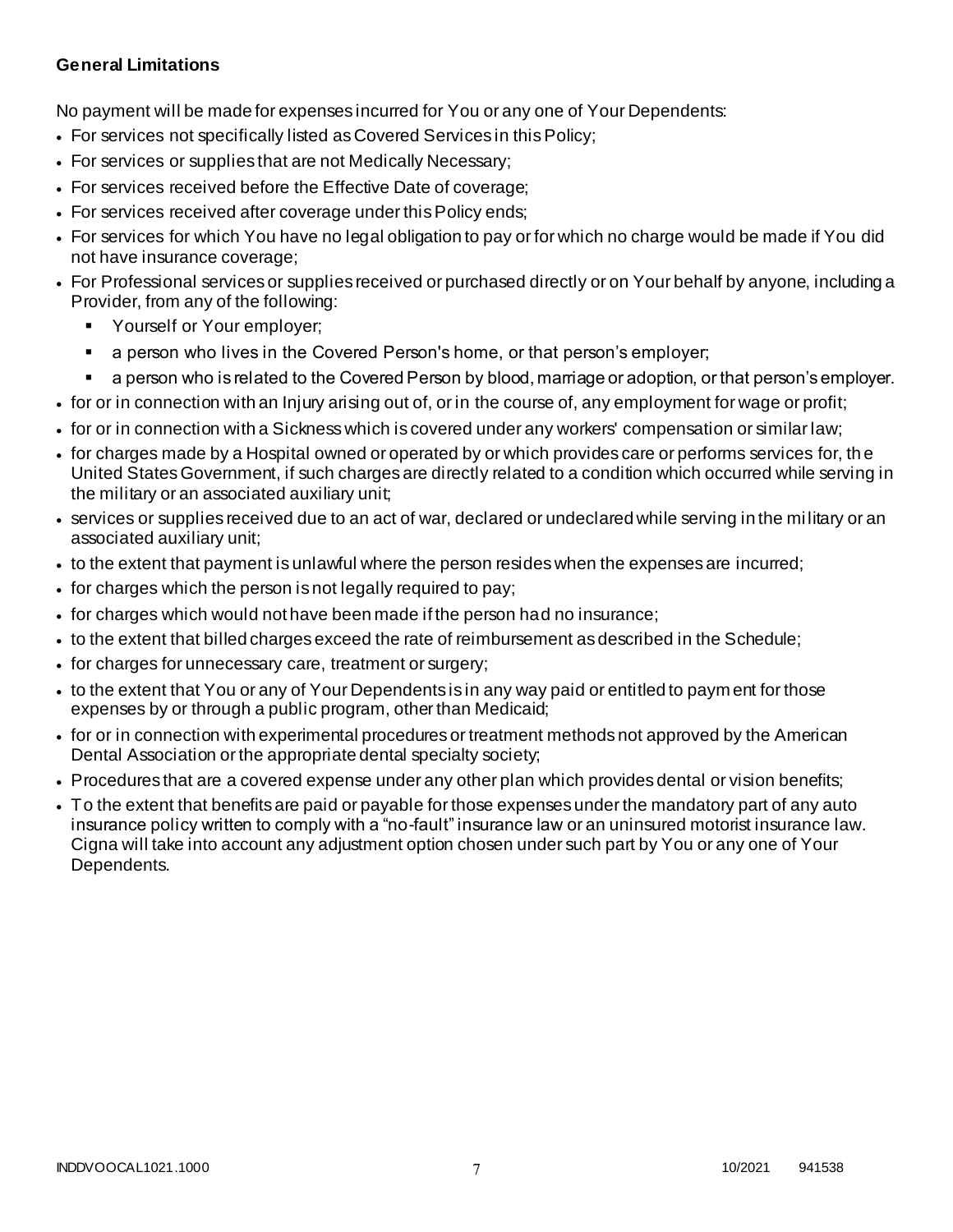## **G. Predetermination of Dental Benefits Program**

Predetermination of Benefits is a voluntary review of a Dentist's proposed treatment plan and expected charges. It is not preauthorization of service and is not required.

The treatment plan should include supporting pre-operative x-rays and other diagnostic materials as requested by Cigna's dental consultant. If there is a change in the treatment plan, a revised plan should be submitted.

Cigna will determine covered dental expenses for the proposed treatment plan. If there is no Predetermination of Benefits, Cigna will determine covered dental expenses when it receives a claim.

Review of proposed treatment is advised whenever extensive dental work is recommended when charges exceed **\$500**.

Predetermination of Benefits is not a guarantee of a set payment. Payment is based on the services that are actually delivered and the coverage in force at the time services are completed.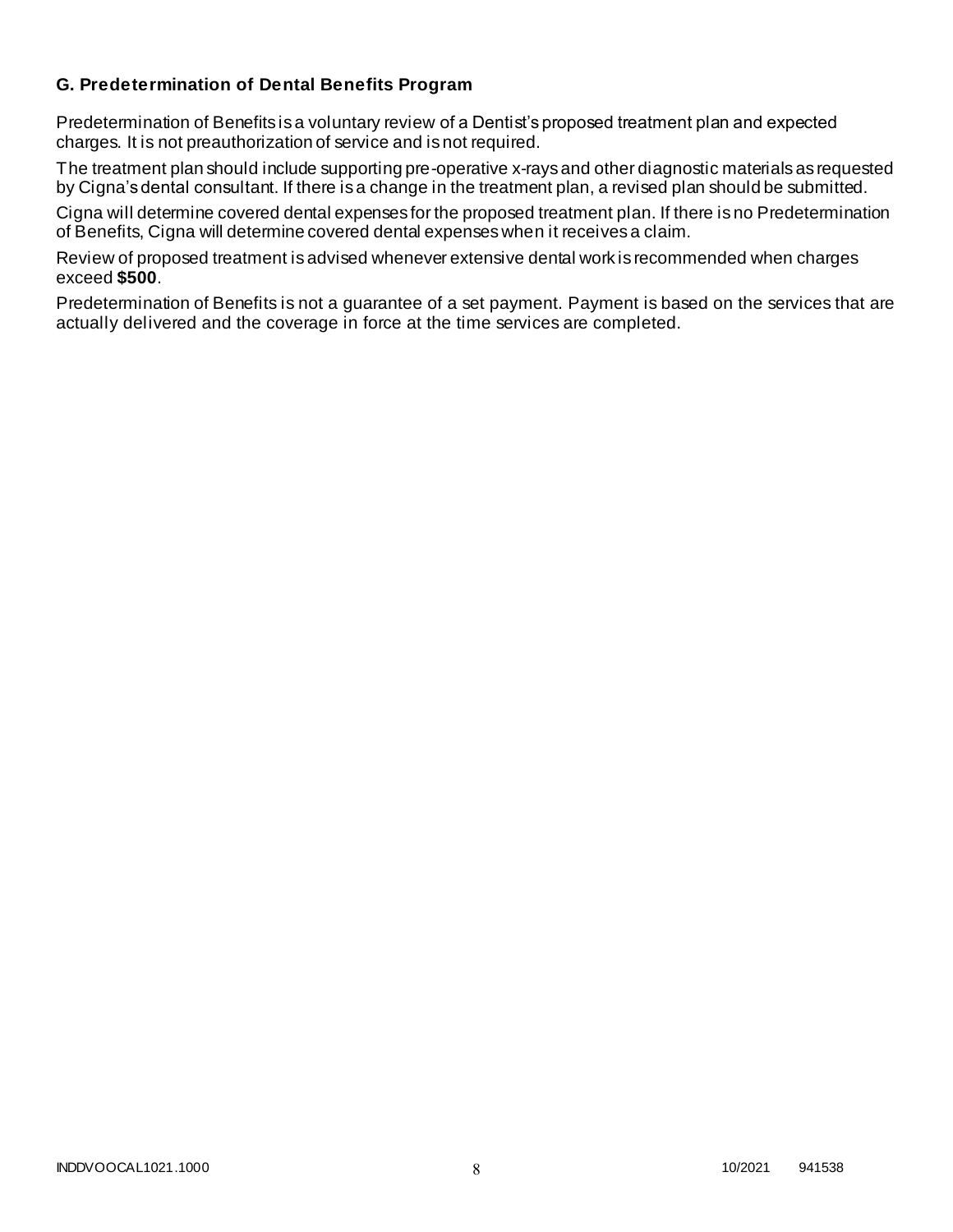# **H. General Provisions WHEN YOU HAVE A COMPLAINT OR AN APPEAL**

For the purposes of this section, any reference to "You," "Your" or "Yourself" also refers to a representative or provider designated by You to act on Your behalf, unless otherwise noted.

We want You to be completely satisfied with the care You receive. That is why We have established a process for addressing Your concerns and solving Your problems.

#### **Start with Member Services**

We are here to listen and help. If You have a concern regarding a person, a service, the quality of care, or contractual benefits, You can call Our toll-free number and explain Your concern to one of Our Customer Service representatives. You can also express that concern in writing. Please call or write to Us at the following:

Customer Services Toll-Free Number or address on mycigna.com, explanation of benefits or claim form

We will do Our best to resolve the matter on Your initial contact. If We need more time to review or investigate Your concern, We will get back to You as soon as possible, but in any case within 30 days.

If You are not satisfied with the results of a coverage decision, You can start the appeals procedure.

#### **Appeals Procedure**

Cigna has a two step appeals procedure for coverage decisions. To initiate an appeal, You must submit a request for an appeal in writing within 365 days of receipt of a denial notice. You should state the reason why You feel Your appeal should be approved and include any information supporting Your appeal. If You are unable or choose not to write, You may ask to register Your appeal by telephone. Call or write to Us at the toll-free number or address on Your Benefit Identification card, explanation of benefits or claim form.

#### **Level One Appeal**

Your appeal will be reviewed and the decision made by someone not involved in the initial decision. Appeals involving Medical Necessity or clinical appropriateness will be considered by a health care professional.

For level one appeals, We will respond in writing with a decision within 30 calendar days after We receive an appeal for a postservice coverage determination. If more time or information is needed to make the determination, We will notify You in writing to request an extension of up to 15 calendar days and to specify any additional information needed to complete the review.

If You are not satisfied with Our level-one appeal decision, You may request a level-two appeal.

#### **Level Two Appeal**

If You are dissatisfied with Our level one appeal decision, You may request a second review. To start a level two appeal, follow the same process required for a level one appeal.

Most requests for a second review will be conducted by the Appeals Committee, which consists of at least three people. Anyone involved in the prior decision may not vote on the Committee. For appeals involving Medical Necessity or clinical appropriateness, the Committee will consult with at least one Dentist reviewer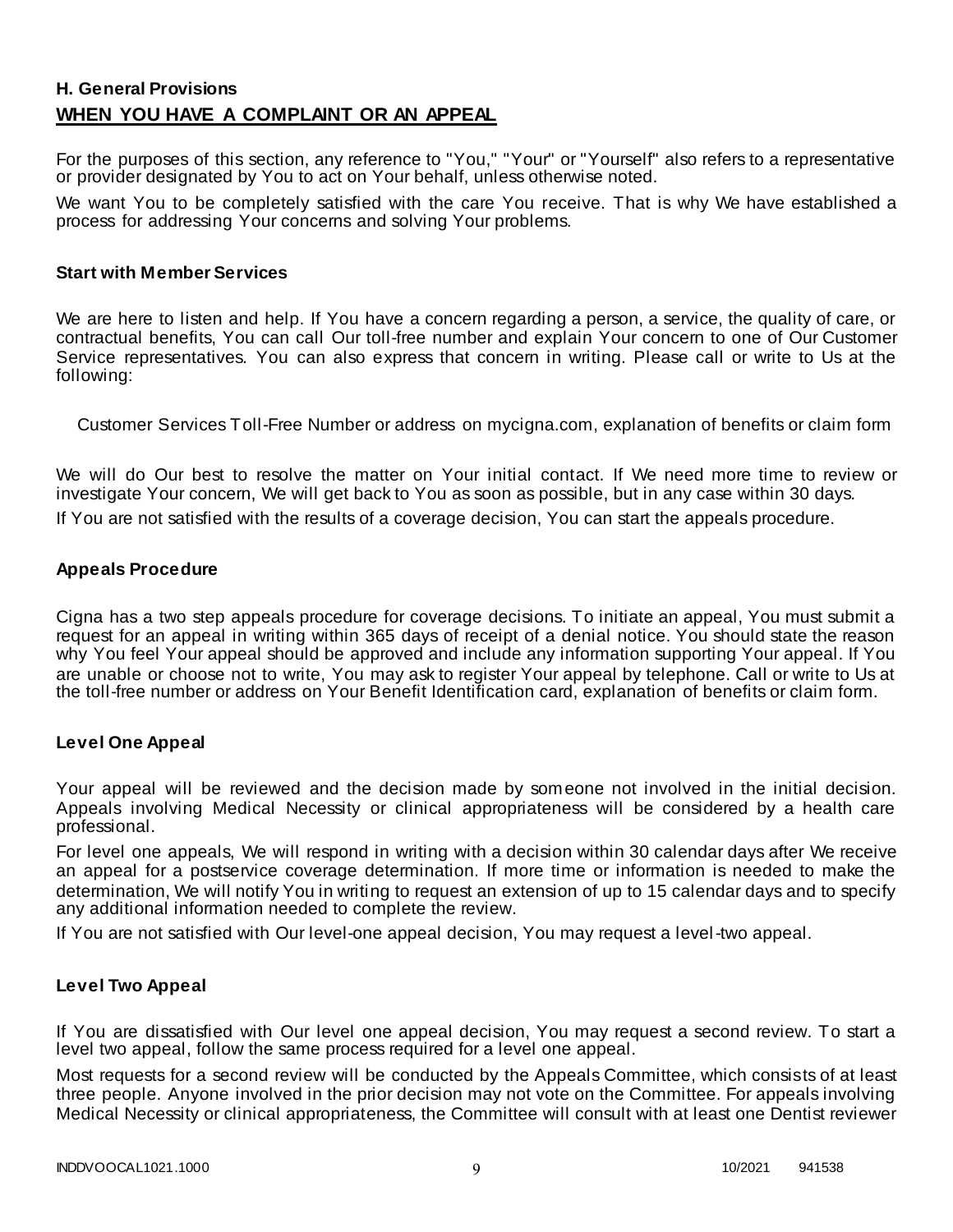in the same or similar specialty as the care under consideration, as determined by Cigna's Dentist reviewer. You may present Your situation to the Committee in person or by conference call.

For level two appeals We will acknowledge in writing that We have received Your request and schedule a Committee review. For postservice claims, the Committee review will be completed within 30 calendar days. If more time or information is needed to make the determination, We will notify You in writing to request an extension of up to 15 calendar days and to specify any additional information needed by the Committee to complete the review. You will be notified in writing of the Committee's decision within five working days after the Committee meeting, and within the Committee review time frames above if the Committee does not approve the requested coverage.

#### **Notice of Benefit Determination on Appeal**

Every notice of an appeal decision will be provided in writing or electronically and, if an adverse determination, will include:

- (1) the specific reason or reasons for the denial decision;
- (2) reference to the specific Policy provisions on which the decision is based;
- (3) a statement that the claimant is entitled to receive, upon request and free of charge, reasonable access to and copies of all documents, records, and other Relevant Information as defined;
- (4) upon request and free of charge, a copy of any internal rule, guideline, protocol or other similar criterion that was relied upon in making the adverse determination regarding Your appeal, and an explanation of the scientific or clinical judgment for a determination that is based on a medical necessity, experimental treatment or other similar exclusion or limit.

#### **Relevant Information**

Relevant Information is any document, record, or other information which was relied upon in making the benefit determination; was submitted, considered, or generated in the course of making the benefit determination, without regard to whether such document, record, or other information was relied upon in making the benefit determination; demonstrates compliance with the administrative processes and safeguards required by federal law in making the benefit determination; or constitutes a statement of policy or guidance with respect to the plan concerning the denied treatment option or benefit or the claimant's diagnosis, without regard to whether such advice or statement was relied upon in making the benefit determination.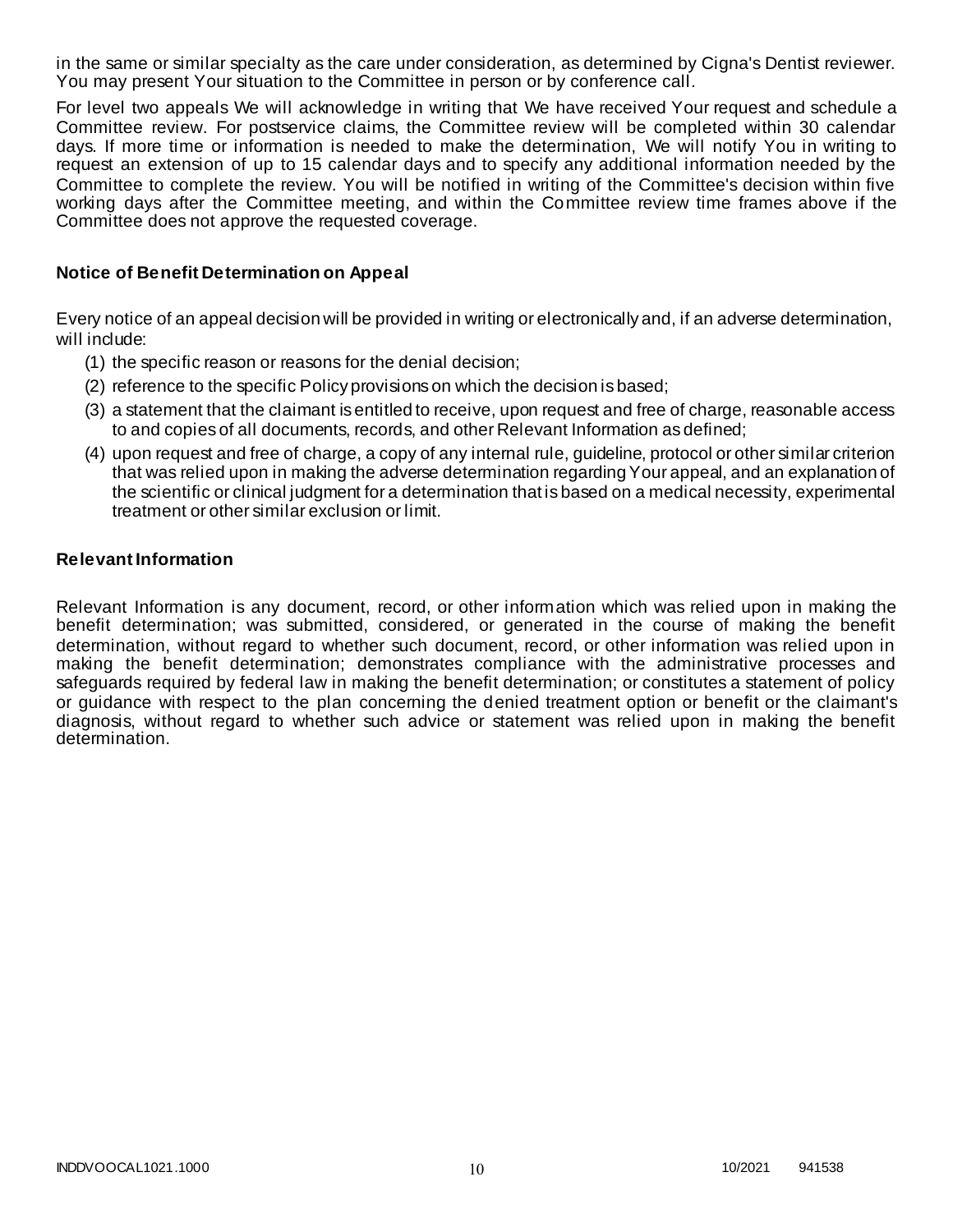# **I. Participating Dental Providers**

Cigna will provide a current list of Dentists currently participating with Cigna and their locations to each Covered Person upon request.

To verify if a Dentist is currently participating with Cigna and is accepting new Cigna Insureds, the Covered Person should visit Our website at mycigna.com.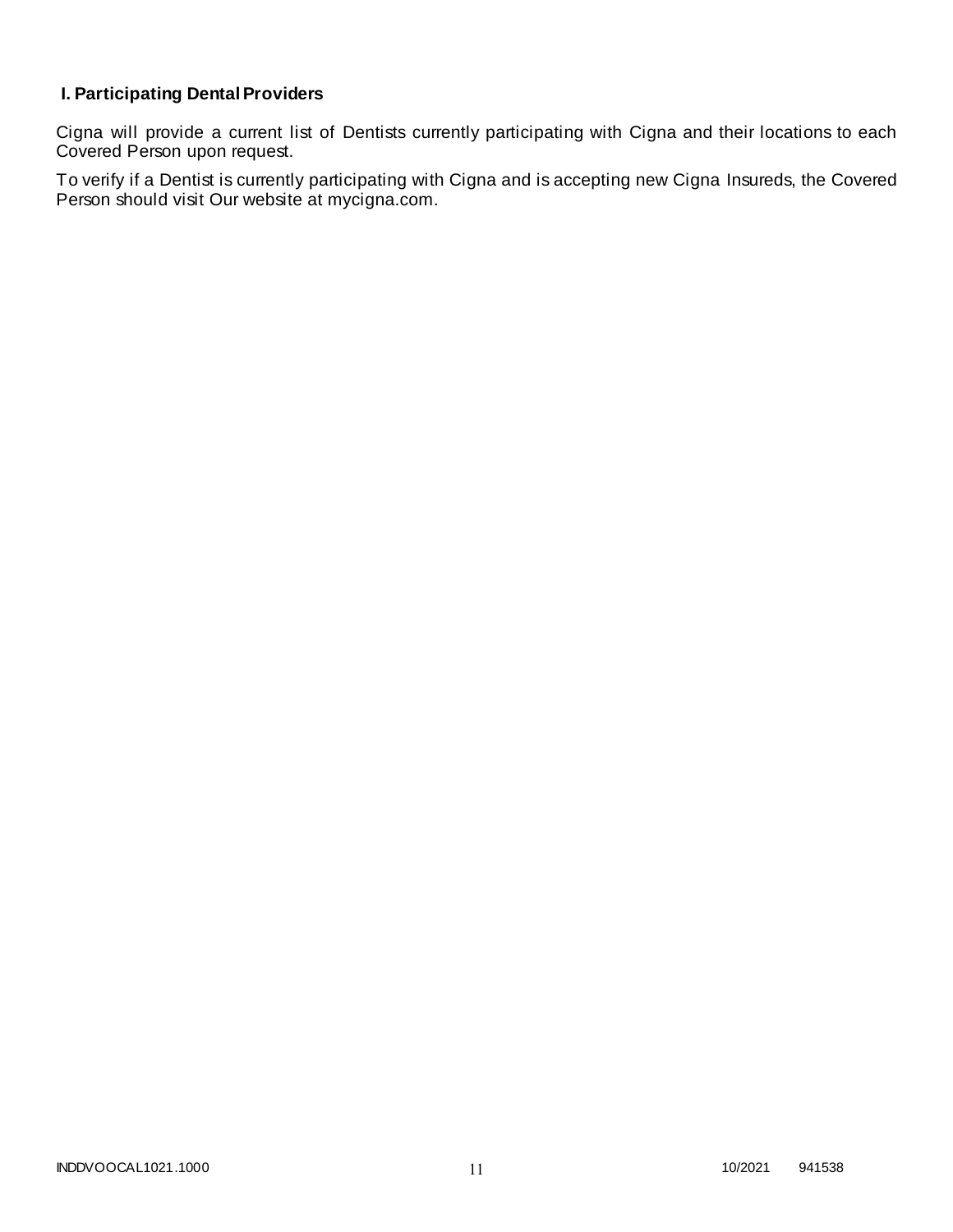#### **J. Renewability, Eligibility, and Continuation**

1. The Policy will renew except for the specific events stated in the Policy. Cigna may change the premiums of the Policy with 60 days written notice to the Insured. However, Cigna will not refuse to renew or change the premium schedule for the Policy on an individual basis, but only for all Insureds in the same class and covered under the same Policy as You.

2. The individual plan is designed for residents of Alabama who are not enrolled under or covered by any other group or individual health coverage. You must notify Cigna of all changes that may affect any Covered Person's eligibility under the Policy.

3. You or Your Dependent(s) will become ineligible for coverage:

- When premiums are not paid according to the due dates and grace periods described in the premium section.
- With respect to Your Spouse, Domestic Partner, or partner to a Civil Union: when the Spouse is no longer married to the Insured or when the union is dissolved.
- With respect to You and Your Family Member(s): when You no longer meet the requirements listed in the Conditions of Eligibility section.
- The date the Policy terminates.
- **When the Insured no longer lives in the Service Area.**

4. If a Covered Person's eligibility under this Plan would terminate due to the Insured's death, divorce or if other Dependents would become ineligible due to age or no longer qualify as dependents for coverage under this Plan; except for the Insured's failure to pay premium, the Covered Person's insurance will be continued if the Covered Person exercising the continuation right notifies Cigna and pays the appropriate monthly premium within 60 days following the date this Policy would otherwise terminate.